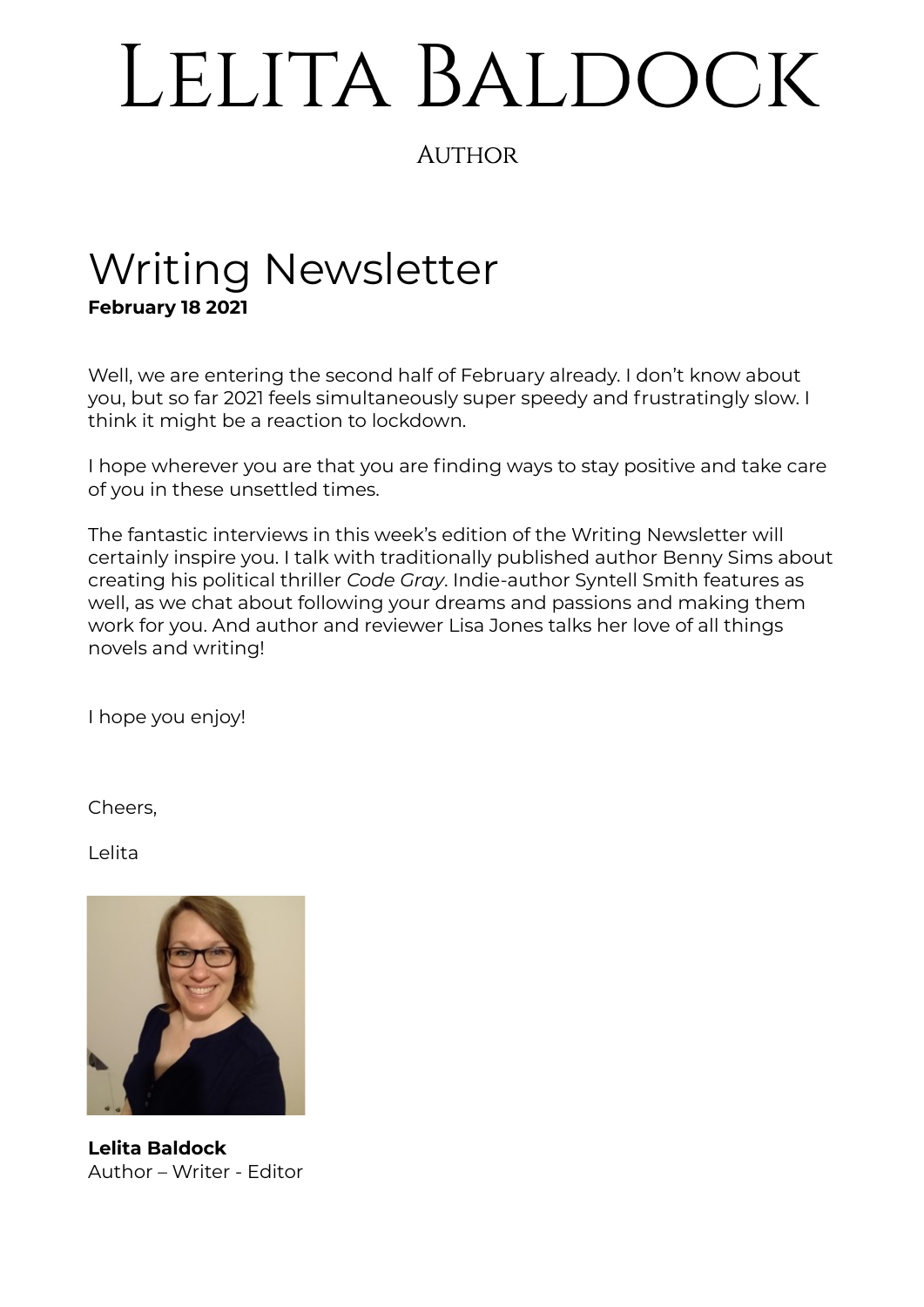# **What I'm excited for!**

## **Widow's Lace is going on blog tour!**

I've been incredibly busy this past week preparing my guest blogs, interviews and excerpts for the *Widow's Lace* blog tour. We kick off on March 8<sup>th</sup>. Can't wait to share this with you all!



## **Interview with Kick Ass Author's Club**

I have an interview coming with with the Kick Ass Author's Club. Excited! Will share on Socials.

If you are an author and would like to do an interview with this great group, follow them on Instagram and get in touch with KC!

@kickassauthorsclub

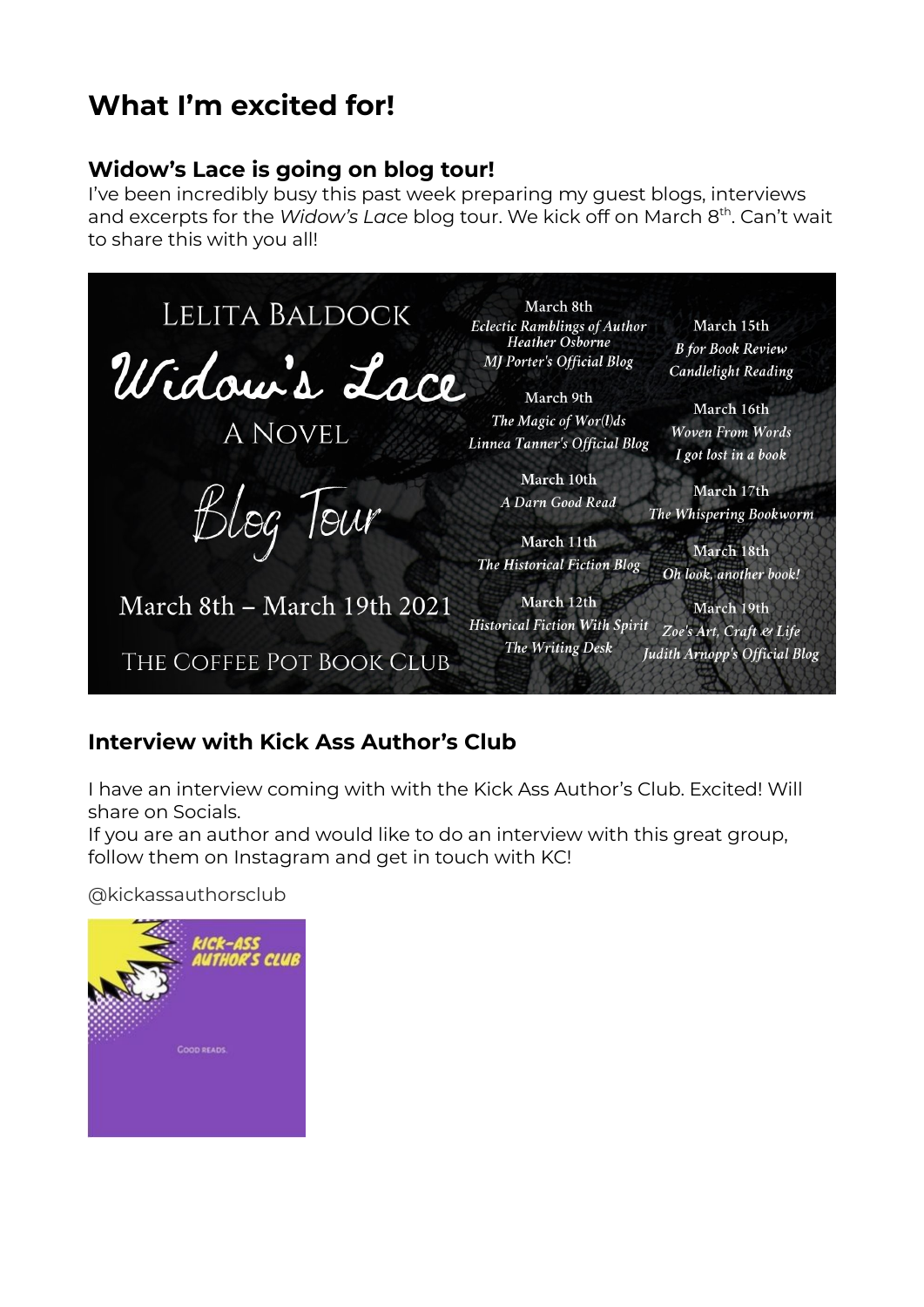## **Featured Creative – Benny Sims, Author**



#### **Benny Sims in summary**

I was born and raised in Tennessee, and I've lived in Alabama since 1987. I worked in Huntsville, Alabama for nearly 34 years before I took an early retirement in 2019 and my wife and I moved to south Alabama. We live in what's call "LA," which stands for Lower Alabama (not Los Angeles, despite what most people might think).

In my backyard I built a writing shed, complete with an adjustable-height desk, where I can focus on my manuscripts without distractions. I took a page out of Ernest Hemingway's method and write while I'm standing up. It tends to help me focus better, and I can read some of my past works and actually be able to tell you whether I was standing or sitting at the time.

My hobbies are reading and fishing, and I like to travel as long as it doesn't involve traffic jams or long security lines at airports.

#### **Writing has always been a passion**

I studied journalism in college, and for a couple of years I was a newspaper staff writer and editor. That didn't pay the bills very well (it was a small, weekly newspaper), even though I was writing and getting my articles published, so I switched to a better-paying job in the aerospace industry. I wrote a novel 30 years ago that I self-published, but I didn't know anything about marketing, and it didn't sell many copies.

#### **The hard work paid off**

The Huffington Post sponsored a page on their site in 2013 for writers over fifty years old. Each week, they would publish a short story submitted by a wannabe author, and I was lucky enough to have my short story "The Deal" chosen as one of the winners. That was the first time my writing was accepted by someone who didn't know me, after nothing but rejections for years.

I finished my novel "Code Gray" in 2014 and began querying agents and publishers. After 146 rejections and nearly five years of frustration, I finally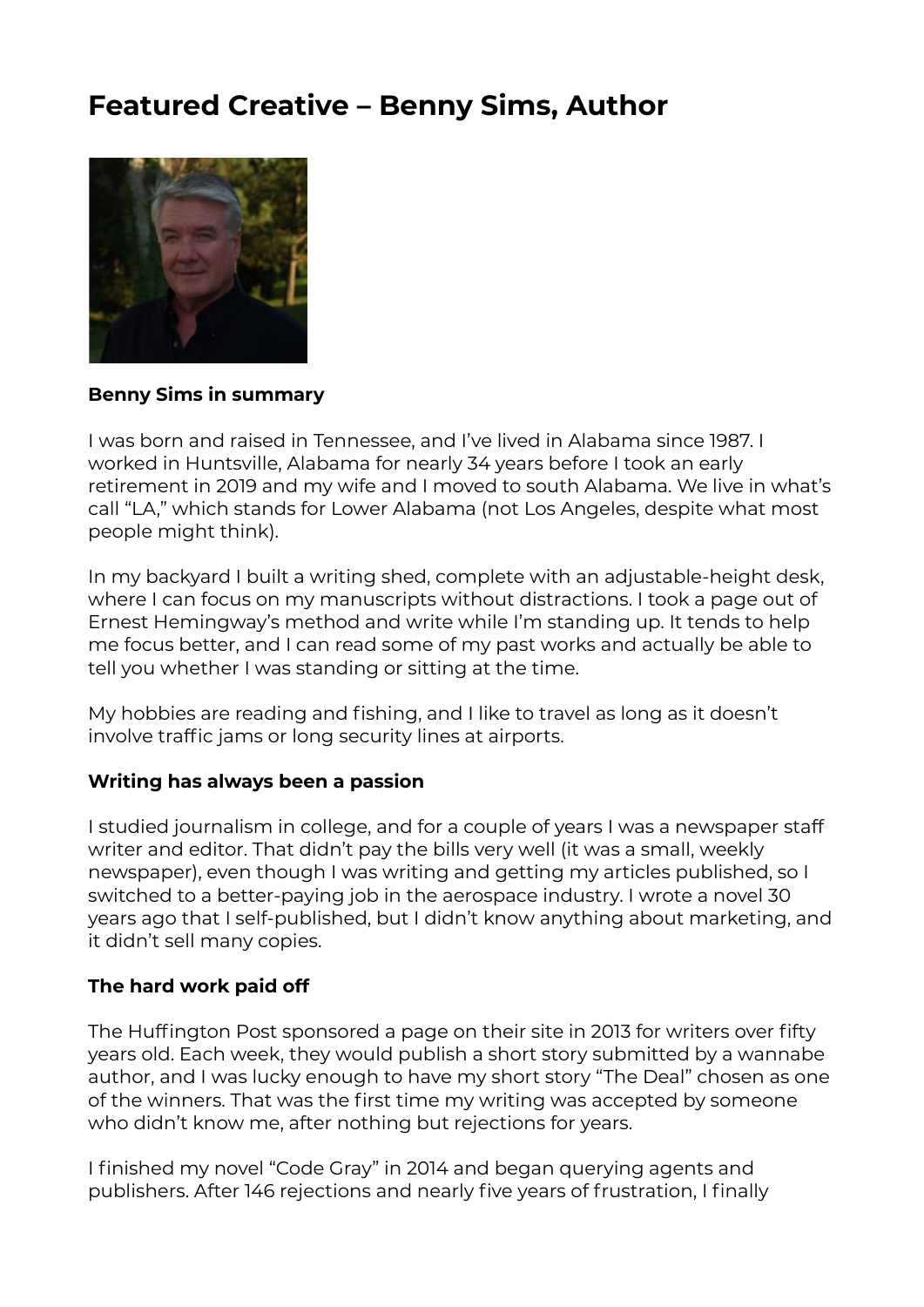landed a contract with Pandamoon Publishing, a small publisher based in Austin, Texas. "Code Gray" launched in February of 2020. My second novel, which is a story told from the point of view of a serial killer, will be published this summer. I'm currently writing the sequel to "Code Gray" and hope to have it finished soon.

#### **"Writing took up me"**

I'm not quite sure that I took up writing. I think it's more like writing took up me. I've always enjoyed a good story, and from a young age I would come up with all kinds of adventures in my head. After I wrote a few of the ideas down, I realized I enjoyed it. In short, I started doing something I liked to do, and I never stopped.

#### **Finding inspiration**

An idea can hit me literally anywhere. I've gotten story ideas while I'm sleeping, working in my yard, talking to people, watching the news on TV, driving, you name it. Another thing that inspires me is reading a great novel. When I read another author's writing that generates an emotion in me, I get determined to write something just as good. I haven't gotten as good as the great ones, and I'll probably never be, but I'm still trying.

#### **Writing is a Superpower**

I have a coffee cup that has "I write. What's your superpower?" on it. That's basically what writing fiction is, a superpower. We can create entire people, societies, and worlds. We can punish the people we don't like and make heroes out of we do. That's what I like best about writing. It's a superpower.

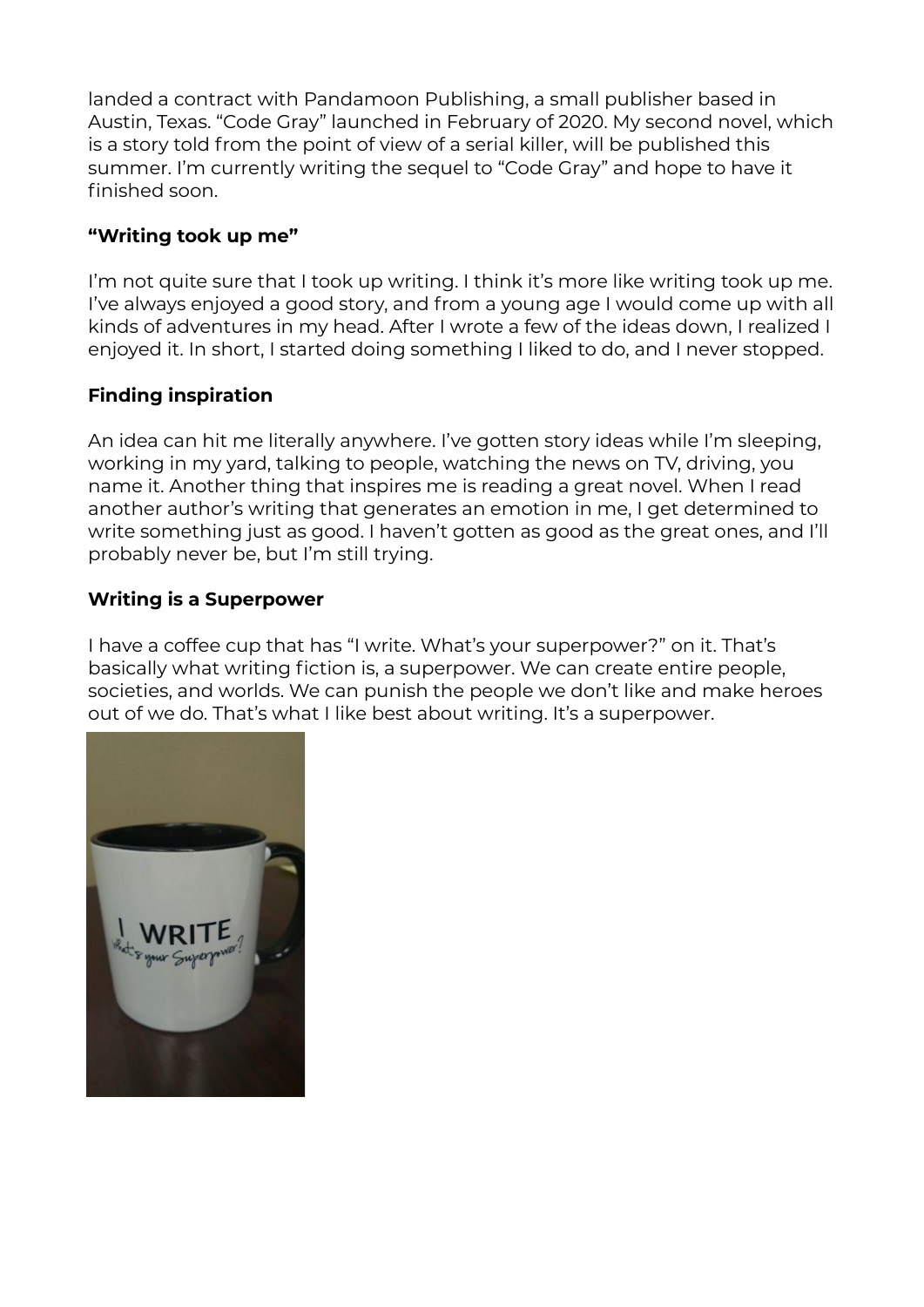#### **But even Super Heroes face challenges – what Sims dislikes about writing.**

A few things, actually. I hate hitting a creative wall in the middle of writing a story. The process of getting the attention of an agent or publisher is extremely frustrating and depressing. With my novel "Code Gray," it's been difficult to convince people to post a review on Amazon or Goodreads. But perhaps the most maddening thing for me has been the total reluctance of the big-box bookstores to put my book on their shelves.

#### **Never give up – a reason to be proud**

The fact that I didn't give up after 30 years of rejections. I could have called it quits, and to be honest, I almost did. The old adage "You'll miss 100 percent of the shots you don't take" rings true for me.

#### **Sims is an indie and traditionally published**

I'm a bit of both, actually. I have a self-published book that I'd rather forget about, and I also have two books under contract with Pandamoon Publishing. Like anything in life, there are good and not-so-good aspects of both kinds of publishing. I prefer the traditional route because it validates my novel as worthy of publication. Literally anyone can self-publish a novel. Going the traditional route means the book has been vetted to some degree. Don't get me wrong, I have read some incredible self-published books, but I've also read some that contained some of the worst writing I've ever seen. The same is true for traditionally-published books, too. I've read some that made me scratch my head and wonder how they ever saw the light of day, including a few by wellknown authors.

#### **Advice for aspiring writers?**

Read a lot and write a lot. Just because your family and friends love your book doesn't mean it's good. Grow a thick skin before you ask for reviews. Don't give up. Ever.

#### **Sims' Super Hero writer?**

Mark Twain, because he had a great sense of humor and wasn't afraid of speaking his mind, and Lee Child, because I'm a huge fan of the Jack Reacher series.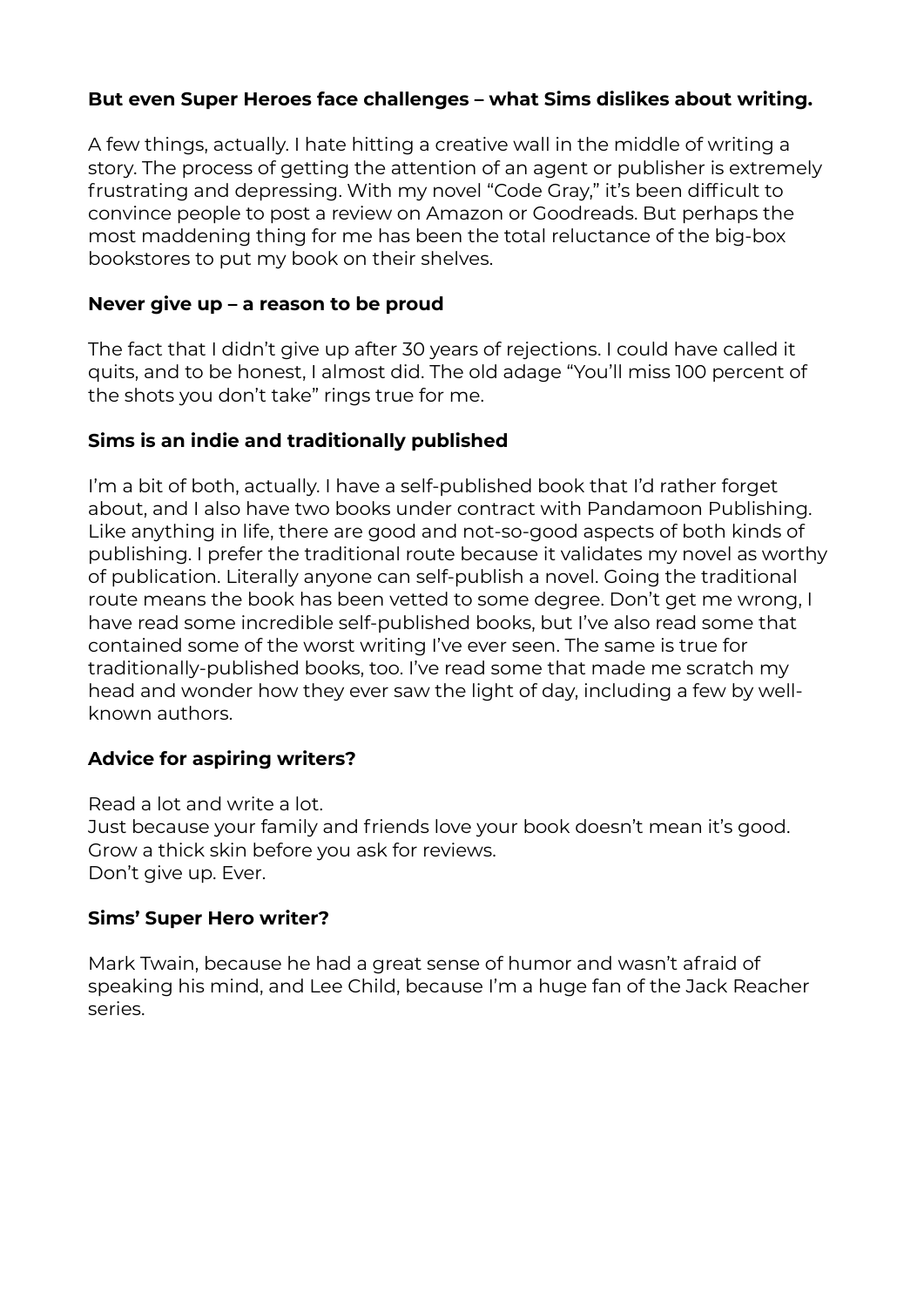#### **Sims' novel Code Gray is available now through Amazon**



#### **[https://www.amazon.com/Code-Gray-Bodie-Anderson-Thrillers/dp/](https://www.amazon.com/Code-Gray-Bodie-Anderson-Thrillers/dp/195062725X/) [195062725X/](https://www.amazon.com/Code-Gray-Bodie-Anderson-Thrillers/dp/195062725X/)**

#### **Just one of the great reviews of Sims' work!**



Tony rated it \*\*\*\*\*

Feb 14, 2020

Loved the book. The characters of a tough "mature" detective and the new wet-behind-the-years recruit has been done before of course, but the I loved the interaction and the pain endured by someone that lives for the job and is driven for justice.

The overall plot of manipulation of public opinion used to be just fantasy but now seems to close to the current political situation! (less)

#### **You can keep up with Benny Sims and his writing through the below:**

Facebook.com/benny.sims.77 Instagram.com/btsims17 Twitter.com/BennySims Goodreads.com/author/show/8098976.Benny\_Simsage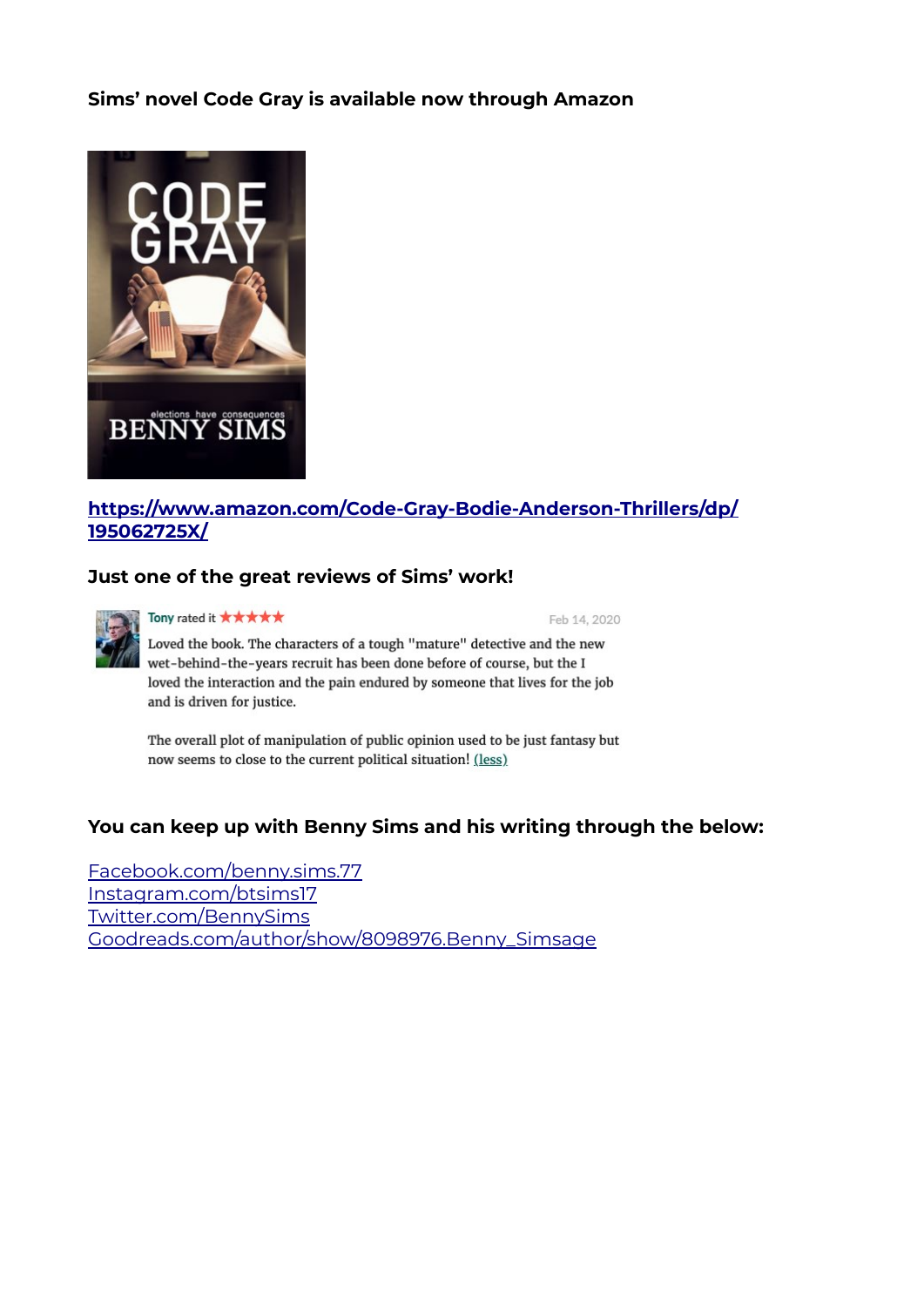## **Sneak peek at Chapter one of my crime fiction**  *The Unsound Sister*



#### **Chapter one: Beesands Hotel**

How do you prepare yourself to meet a killer?

Damning headlines had been splashed across the morning papers for weeks: 'The Devil of Devon'; 'Spouse Slayer'; 'Husband Slasher - the baby was next!' Then, as further facts emerged: 'Time to talk: the death penalty in Britain'; 'Mental health in England: a new crisis or age old problem?'; 'The mind of a killer: fact and fiction in the Lane-Huxley case.'

She'd have to clamp down on that. Damn the media in this country. How could you get a fair trial when the jury already agreed with some article from the tabloids?

Harriet adjusted her rearview mirror, checked the mascara framing her hazel eyes, re-applied her lipstick and smacked her lips. Stepping from her Mazda, the spectre of St Bernard's Psychiatric ward loomed above her, its brown walls blending into the gloom of the overcast November skies. Nervously, she ran a hand through her long dark hair, then swept her hands down the front of her dark grey suit jacket and squared her shoulders.

'Chin up Harrie,' she whispered to herself and began the walk to reception.

\*\*\*

Mason Simons raced into the dining room of the Beesands Hotel, menus in hand. She was late again, and Janet was on the war path. Didn't she understand it was hard to make it through traffic from art school? There was no compromise with Janet.

'Stupid,' she grumbled to herself.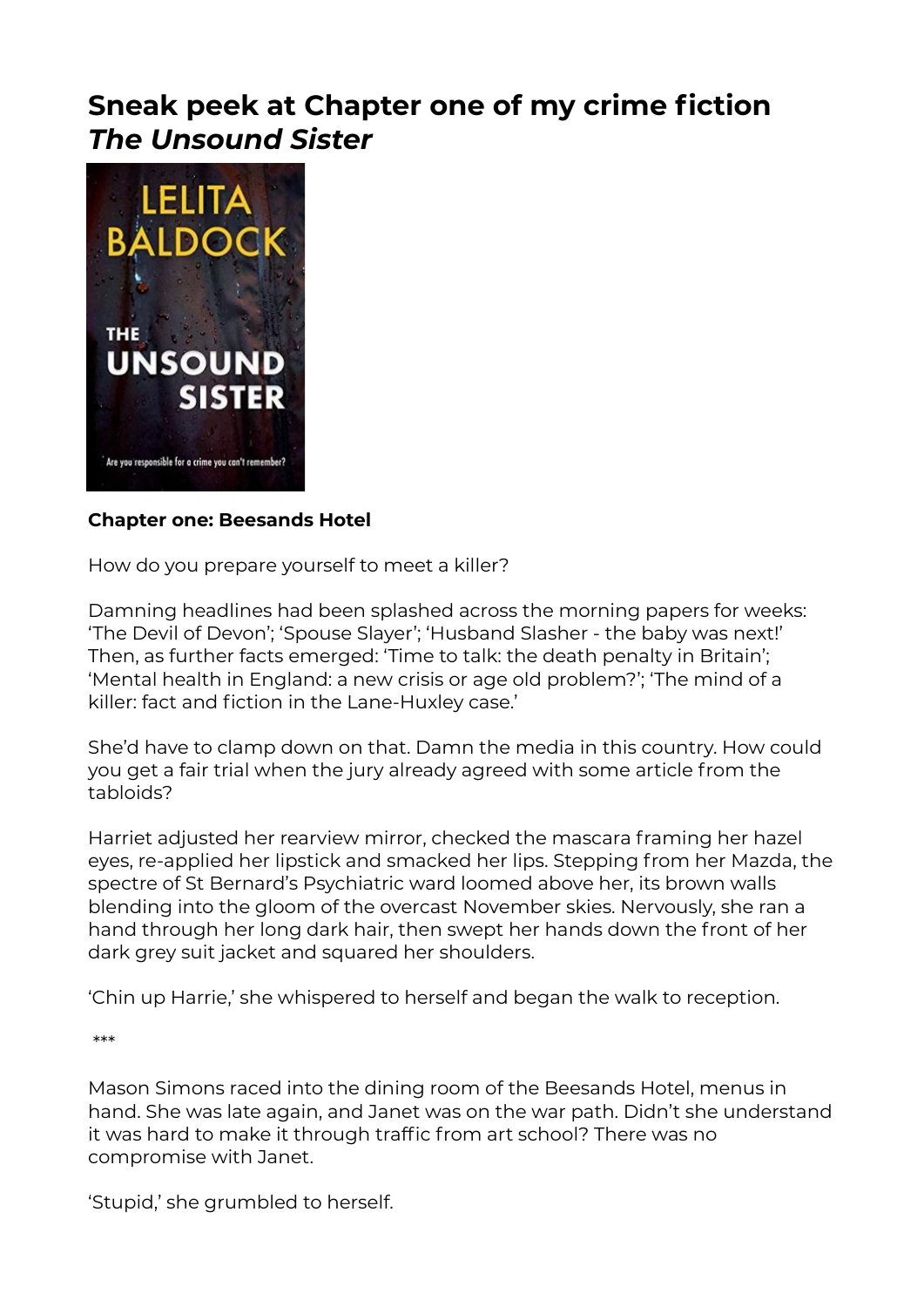Mason knew few guests would venture out on an out-of-season Thursday, especially one as grey and threatening as this. The guests upstairs would, of course, need feeding, but there were only three of them.

Hopefully Mr Huxley would dine in the restaurant, Mason smiled secretly to herself. The dark-haired businessman from London was really rather charming. 'Have you done the menus yet Mason?' Janet called from the bar.

Pulled from her dreaming, Mason sighed. 'Almost done,' she called and began to place the menus on the window tables. Light from the pale sun slanted into the dining room, the golden ball already almost dipping into the sea before her.

Movement caught her eye. Striding purposefully from the neighbouring pasture came a small figure dressed in jeans and a black jacket, golden buttons on the cuffs catching the sun. Mason raised a hand to wave to Eloise Lane-Huxley, Mr Huxley's wife, but she didn't turn towards the hotel, instead continuing on, at pace, eyes focused on the path before her. Even in the half light of impending sunset it was impossible to miss her beauty, she really was a ridiculously attractive woman. Jealousy speared through Mason. She shook it off, placed her last menu on a table and went to collect the candles.

Later, after Mason had settled the sole couple who had ventured in for a meal in a seat by the window, Janet placed a tray of soup and crusty bread before her. 'For Mrs Dalesford, in number 24.' Mason nodded taking up the tray and carefully mounting the creaky stairs. She traversed the dim hallway cautiously, the soup bowl was filled to the brim, potato and leek sliding thickly up the bowl's rim. Mrs Dalesford had sent Mason back for spilled soup before. Light shone from a doorway ahead. Not Mrs Dalesford's room, but Mr Huxley's. Mason eyed the shaft of light that spilled from the open door. She hadn't seen him leave, he must be inside, thinking himself concealed. Perhaps the door had bounced when he pushed it shut? The doors, like almost everything in this old building, were sinking into the carpets. Mason paused by the crack in the door.

'Mr Huxley?' she called, hoping to catch his attention. No reply, perhaps he was out after all.

'Mr Huxley?' she pushed the door with her elbow taking a step across the threshold. The soup, bread and bowl crashed to the floor. Mason screamed.

\*\*\*

'Jesus. Fuck!' Detective Superintendent Robert Fields swore. Robert ran a hand through his salt and pepper hair, dark eyes assessing, tanned skin paling. He'd seen his fair share of murder scenes in his time, but this…

'Get the cordon up Jessie. No one in or out until we've cleared them.'

'Yes boss,' Jessie rushed away.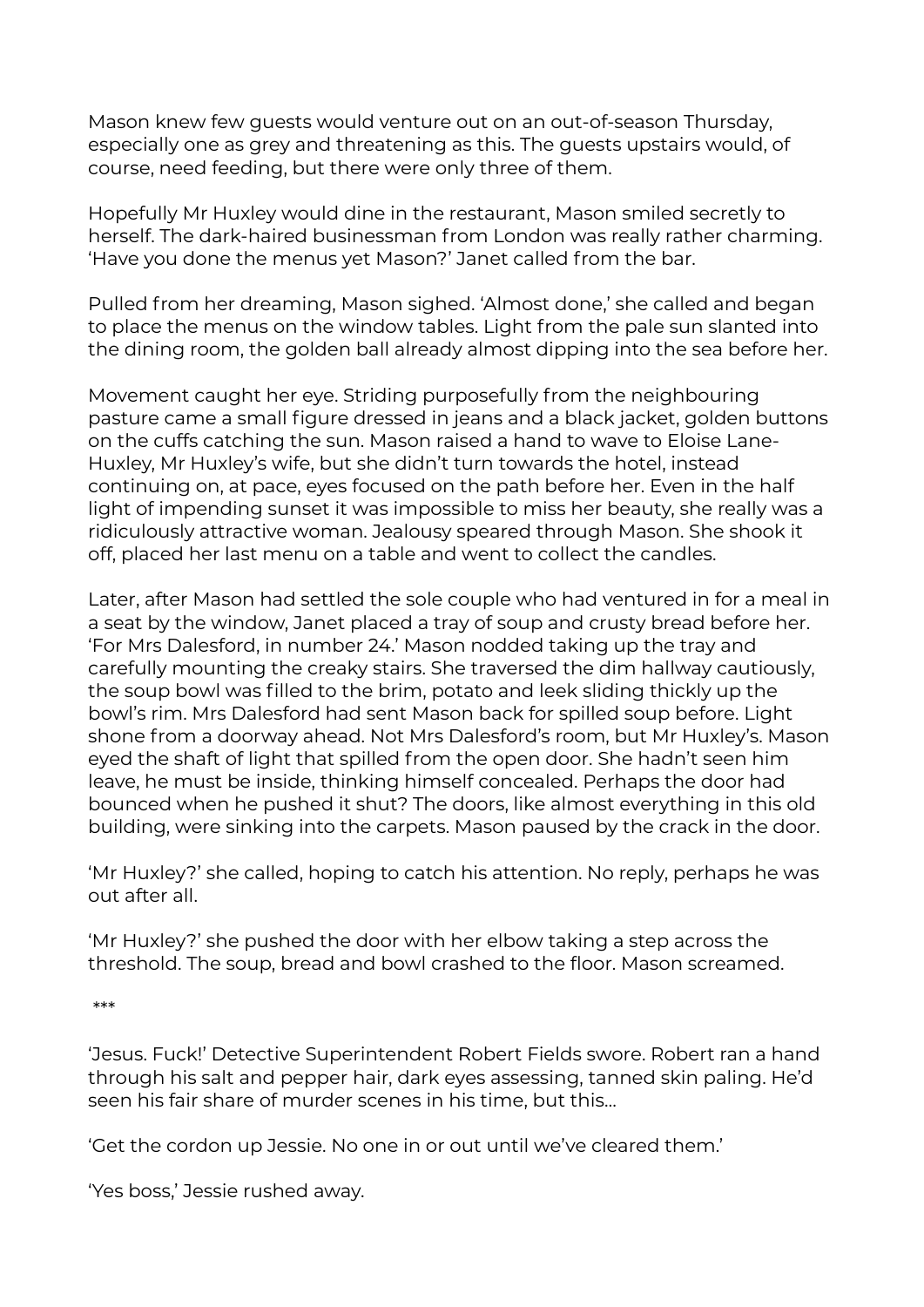'Hotel staffer found him just after 6 p.m.,' Detective Inspector Anita Shan was speaking, pen poised purposefully over her notepad, 'She was taking room service to the old lady in room 24, just down the hall. Saw the door was ajar…'

'And walked into this.' Robert grimaced.

He stepped through the doorway, entering the room. The blood was everywhere, splashed up the walls, across the light carpeted floor.

That'll need redoing, Robert thought to himself from some disconnected part of his brain.

The body: male, caucasian, dark hair, was splayed out in the centre of the room, blood pooled beside his head. Kneeling a careful distance from the victim, Robert began his assessment.

'Cuts on his hands.' He indicated deep gouges along the victims palms.

'Defence wounds?' Anita supplied.

'I would guess so. Hard to tell right now, but looks like multiple stab wounds across his chest and stomach. But the neck…' Robert motioned to a jagged gaping wound across the throat, 'that probably finished him off.'

Anita blew out a breath. 'He's not a small man,' she observed.

Robert nodded absently, standing back up. Experienced eyes scanned the walls, the splatter over the dresser and cream bed duvet.

'Frenzied. Enraged. This wasn't some calculated killing. This was impassioned. Impulsive.'

'DS Fields,' a timid voice sounded from the doorway. The bobbie, David Hall, first on the scene hung back in the hallway. 'I just spoke with the hotel worker who found him, Miss Simons. Says his name is Grant Huxley. He is here most weekends, or at least has been since September.'

'Just the weekends?' Robert enquired.

'Yes, sir. He comes to visit his wife and kid. They live just up the coast in Torcross.'

'Do you have an address?'

'Yes, they live on Hiddley Drive.'

Robert and Anita's eyes met across the room. 'David, get a squad car to that house in Torcross. Now!'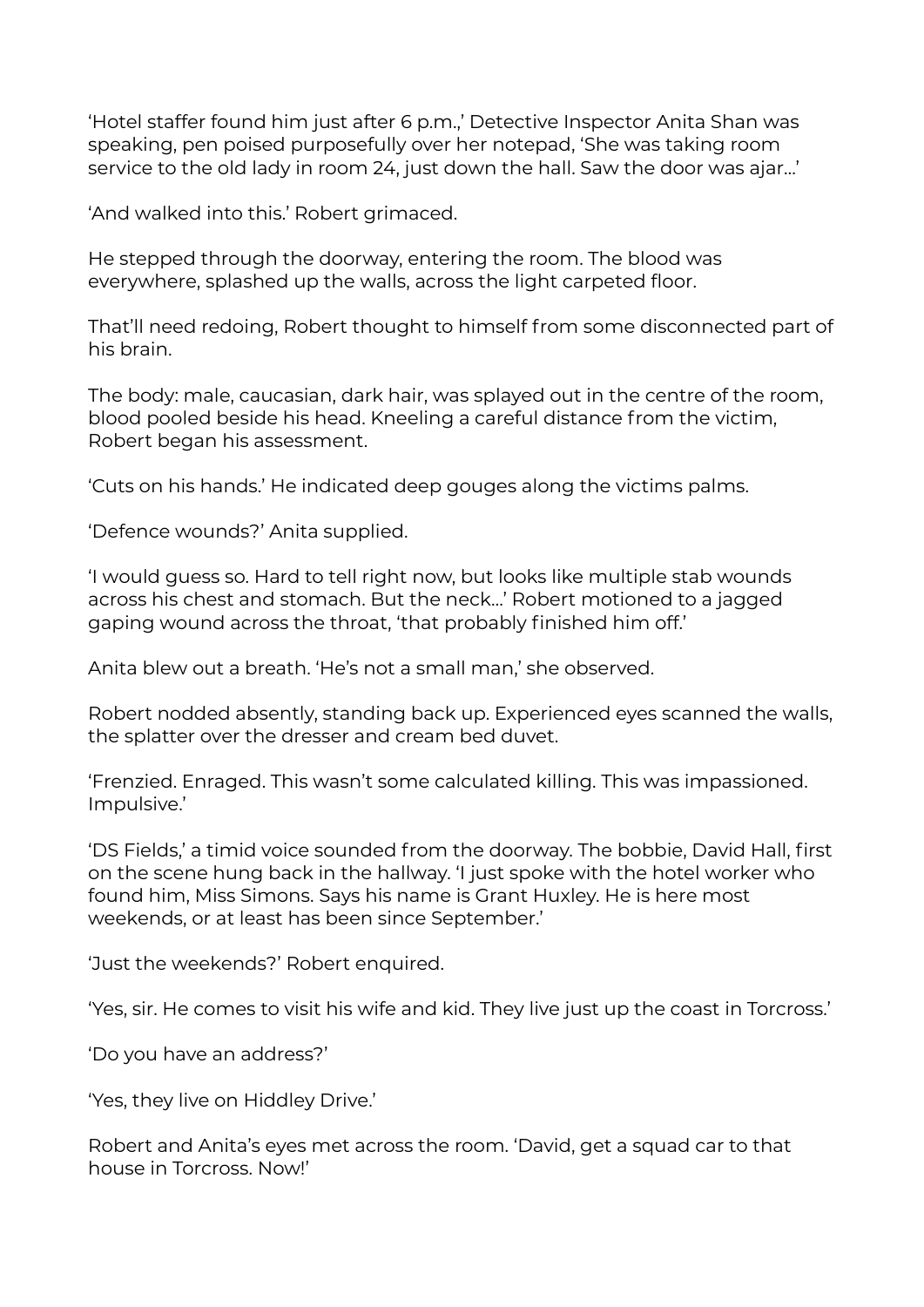Margaret Ives put down her home phone with a click. It was always so good to talk to her sister. Ellen may be in a home already, but her mind was still sharp. She'd have to make the time to visit in the next few weeks. Take a taxi this time, her hips really couldn't abide the bus anymore.

Margaret groaned as she stood, her arthritis was playing up again. It was the wet weather, it always got into her joints. 'Better than any weather forecast,' Harold always said. Margaret allowed herself a moment of emotional indulgence, feeling the hurt at the memory of her late husband pulse sharply, if briefly. A good man. Enough now. She shook her head and waddled to her kitchen. Time for a cup of tea.

Margaret ate early these days, especially when the sun set so quickly. The gathering dark always readied her stomach for food. But a good cup of tea, that was for anytime. She filled the kettle, placed it on the hob and moved to the fridge for milk.

Bang! A loud crash echoed through the house. Margaret started, hand on her heart. She worked to slow her breathing, pausing a moment to allow her heart beat to settle and made her way into the front room. Her front louvre window was thrown open, curtains billowing in the strong storm winds.

'Silly girl,' she chided herself crossing the room, 'should have shut the window, the wind is fierce out there.'

She pulled back the yellowed curtain and reached out into the cold, wet night for the louvre handle. Just then she spied a figure walking through the rain. Dark jacket, hood up. For a moment Margaret felt fear, who was this strange person out in the storm? But the face turned towards the light of her window and Margaret caught a flash of Eloise Lane-Huxley's pretty face. Her neighbour. 'Another silly girl,' Margaret whispered as she waved to her neighbour, 'out in this storm. At least she didn't take the baby.'

Eloise's face turned away. She didn't return Margaret's wave. 'Probably couldn't see me through the rain,' Margaret mused to herself as she pressed the lock down on the louvre, securing it in place.

\*\*\*

The rain was coming down hard now, filling the windscreen faster than the wipers could clear it, but PC Tracy Berry didn't slow her pace. She'd been on her way home for the evening when the call came through. Incident in Beesands, all respond. So she'd responded. Then, just as she was pulling into the coast, her radio fired again, Hiddley Drive Torcross. Wife of victim. She'd flung the car around.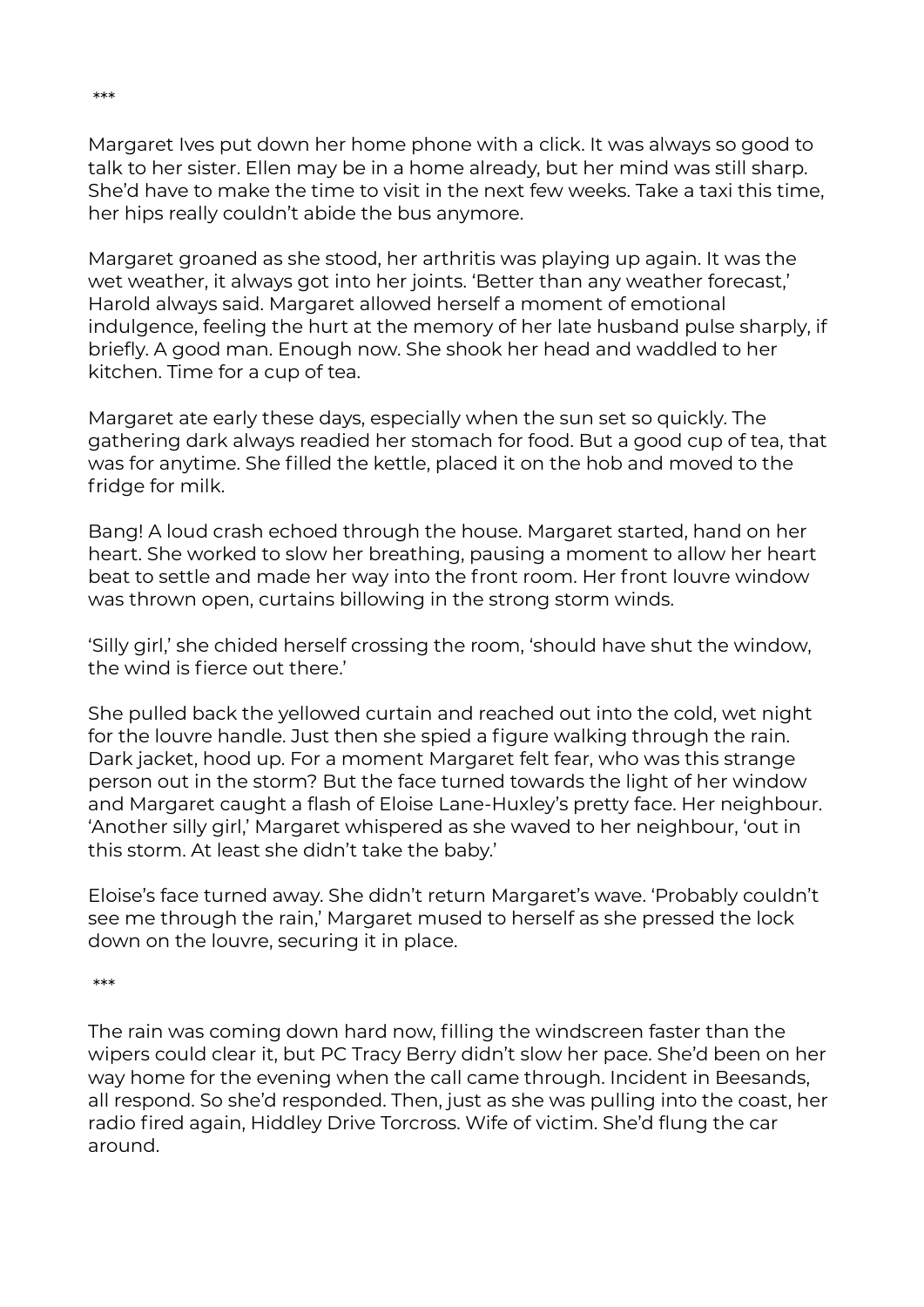The sat nav had her following a strip of land between the sea and the Slapton Ley, an inland lake. Wild waves whipped against the coast, pale in the light of her headlights. 'Turn right in 5 metres,' the calm voice of the sat nav instructed.

'You're the boss,' Tracy murmured as she veered away from the wild tide. Her heart was pumping, adrenaline coursing preemptively through her veins. Not enough facts to be properly prepared; enough facts to be concerned. Murdered man in Beesands. A husband. Estranged from his wife in some way. It was the wife's house Tracy was bearing down on at speed through the storm.

What would Tracy find at the house? A murdered woman? God forbid! An enraged killer? Or a mother enjoying microwave dinner and watching the evening news?

Tracy pulled into an empty driveway. Lights on inside indicated someone was home. She stepped from her car and made her way to the front door. The screaming of a child filled the silence of the evening. A sensor light flicked on, illuminating the front porch and the open front door. A red smear shaped like a hand print shone from the door jam.

Tracy tensed, taking out her baton, holding it ready. 'Hello? Mrs Huxley? I'm PC Tracy Berry of the Devon and Cornwall Police. Is anyone home?'

No reply. Just the screaming child. Tracy entered the home.

A hallway, red spots dotted sporadically down its centre. Tracy advanced down the hall, keeping clear of the blood. It led to an open kitchen and lounge area, several rooms connecting to the central space. A bloodied jacket lay flung over a central dining table. Tracy brought her shoulder to her mouth and radioed despatch, 'This is PC Tracy Berry on Hiddley Drive, Torcross. I have blood on the scene. Investigating now. Request back up.'

'Copy that, PC Berry. Back up dispatched.'

Tracy advanced into the open room. The screams of the child came from behind a door labelled 'Jacob' in wooden letters painted in bold primary colours. She paced carefully but quickly towards the cries, moving her solid northern frame with the agility of a much younger woman. She may be nearing retirement age, but she kept up her fitness routine. She entered what was clearly a nursery, calming baby blues and creams filling the room, brightly coloured mobiles dangling from the ceiling, plastic toys gathered into a box by the door. In a cot against the wall, red faced from screeching, stood a small child, covered in blood.

'No,' Tracy gasped, rushing to the child. He lifted two fat arms up to her, beseeching. Tracy gathered him in her arms, running her hands over his small, pudgy body, searching for wounds. Nothing. 'Thank fuck,' she whispered as she jiggled the child on her practiced ample hip, his screaming calmed.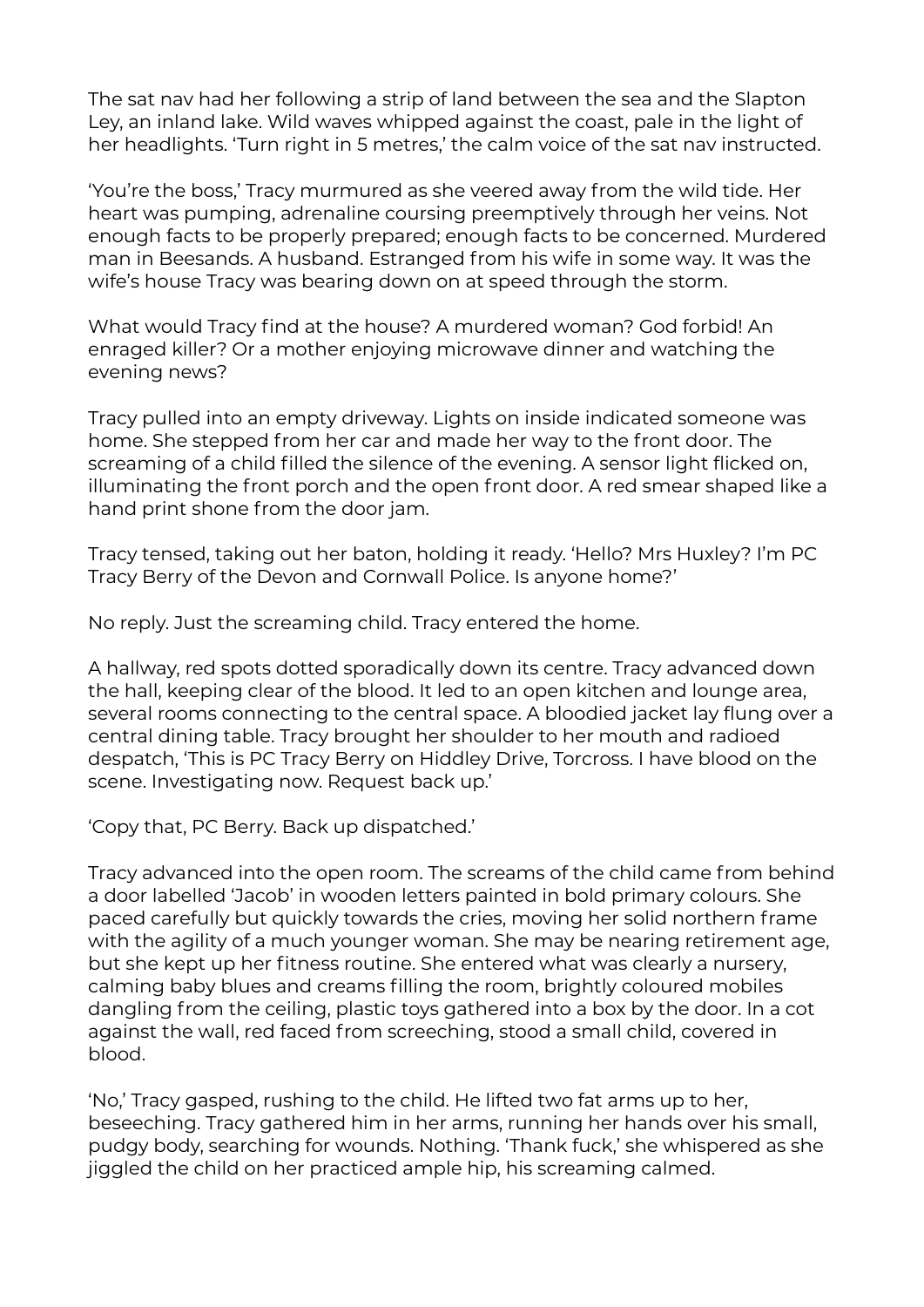'Ok pet, I gotta put you down now, ok? I gotta go find your mum.'

What was going on here? A double homicide? Murder suicide?

Gently Tracy placed the boy back in the crib, and made her way back into the lounge. Behind her, his sobbing started again. She blocked out his distressed cries, softer now, exhausted, and continued across the house.

In the new silence she could hear voices. Baton in hand she paced towards them.

'No, no, stop it, stop it.'

'Lou, calm down. Listen… listen to me!'

'Get off me. Get off me!'

'Lou, please, just stop.'

Tracy approached the doorway. Taking a deep breath she shoved the door open.

A bathroom, tiled in green, met her eyes. Two women, light haired, one tall, one average height stood before her. Their clothes were drenched in blood.

Tracy went into automatic, 'Stop what you're doing!' she stated firmly, 'I'm PC Tracy Berry of the South Devon Police. Hands where I can see them.' She held her baton aloft, legs wide, instinctively lowering her centre of gravity.

The women turned to her, eyes wide, startled. The one on the right held out her hands quickly, blood slick over them, 'No, no,' she said, breathless, 'this is not what it looks like.'

'Stay still!' Tracy said. 'Are you hurt?'

'No, we aren't hurt,' the woman replied.

'It's not our blood,' said the second. Her hands were moving before her, as though conducting an orchestra, two white birds in the harsh bathroom light, 'It's Grant's blood.'

She turned two big blue eyes to Tracy and smiled warmly. Tracy's stomach dropped. 'Don't move,' she repeated, before radioing in a status report.

'You can use the house phone,' the second woman began, moving forward.

'Lou stop,' the first woman went to grab the second. Tracy stepped back, 'I said stay still!' she cried, voice shrill.

'I'm just trying to help…'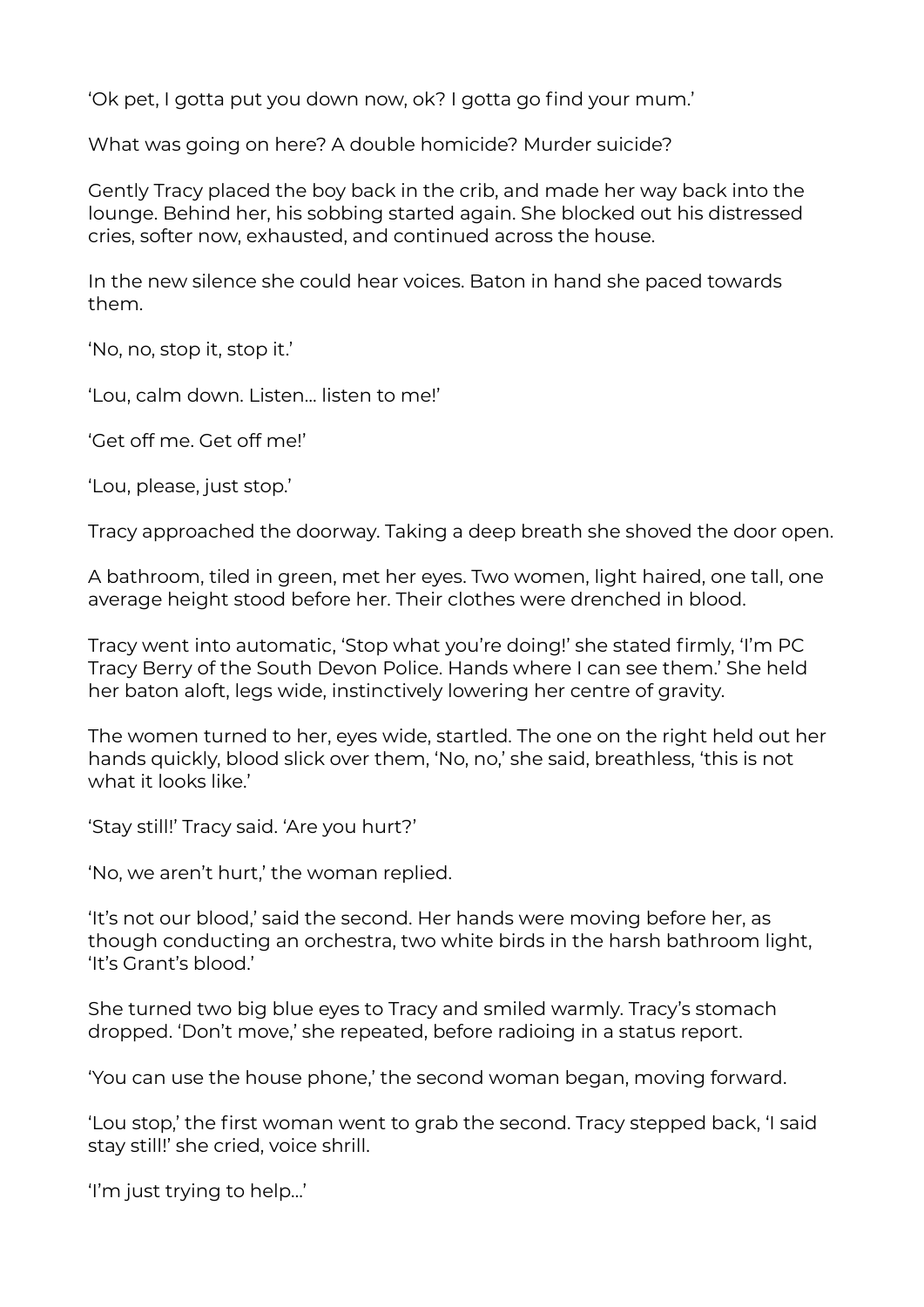Something clattered to the tiles between the women with metallic ring. Tracy glanced down. There between their feet lay a pair of long, sharp crafting scissors. The red of blood clinging to the blades.

'There you are,' the second woman exclaimed with glee. 'I've been looking for you.'

Her hands reached down for the scissors.

Tracy swung her baton.

*If you enjoyed this first chapter, you can purchase The Unsound Sister on Amazon now: <https://www.amazon.co.uk/dp/B08ML8QS7H>*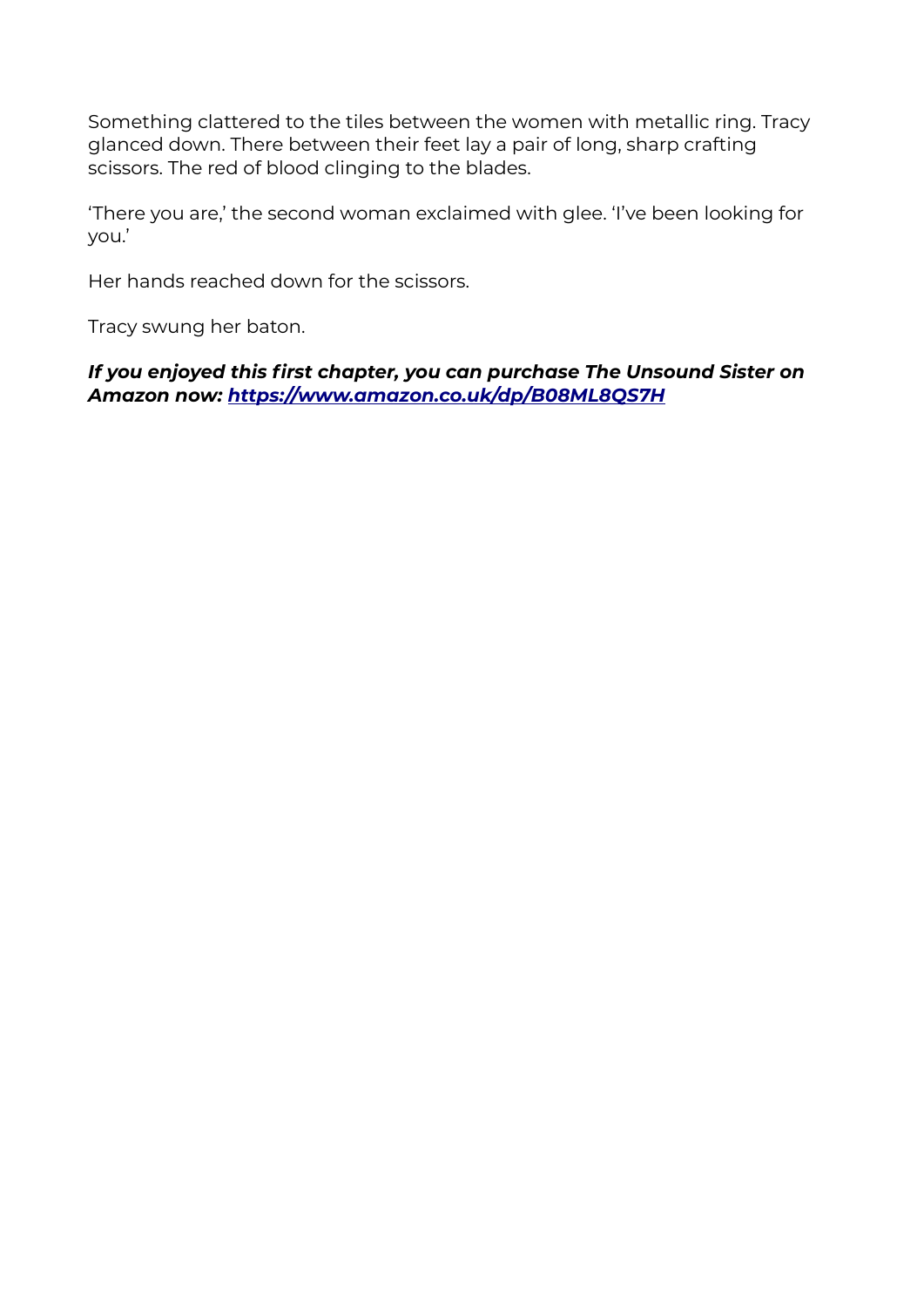# **Featured Creative – Syntell Smith, Author**



#### **Meet Indie-author Syntell Smith**

My name is Syntell Smith, I'm the author of the *Call Numbers* series. I grew up in New York City, but now I live Detroit, Michigan. I like to write Contemporary Literary Fiction. My self-published works are available online as ebooks on Amazon Kindle Direct Publishing, in Paperback and Hardcover distributed through IngramSpark, and soon to be audiobooks on Audible.

#### **How it all began**

I started off as a blogger, posting about my life living in New York City in my 20's. My stories and writing style attracted a dedicate fan base that appreciated my writing. I also got into internet journalism, doing reviews for pop culture in music, films, and television shows. In 2004, on the advice of my blog followers, I studied the process of developing a television series. I did a treatment and wrote a pilot script, then submitted it in several screenwriting contests online. I eventually set the idea aside for 10 years and then in 2014 I played with the idea of turning the pilot script into an ebook novella. The project grew as I wrote, next thing I knew, I had two books written back-to-back. In 2019, I self-published my debut novel *Call Numbers: The Not So Quiet Life Of Librarians.* The first of the series. A year later, I released the follow-up, *Book Endings: Pain, Loss, and Revelations*. I'm currently writing the third book of the ongoing series with a scheduled release for 2022.

#### **How the journey started**

I always liked creative writing when I was younger. While in college I studied screenwriting in hopes of getting into television and films. One of my first ideas was based on the work experience from my part-time job for the New York Public Library.

#### **Smith's inspiration and what he loves about writing**

I love writing about real life experiences. Works with social commentary and my personal observations on society, with hopes of giving the reader a new, thought-provoking outlook on life.

I like going at my own pace and answering to no one, being my own boss.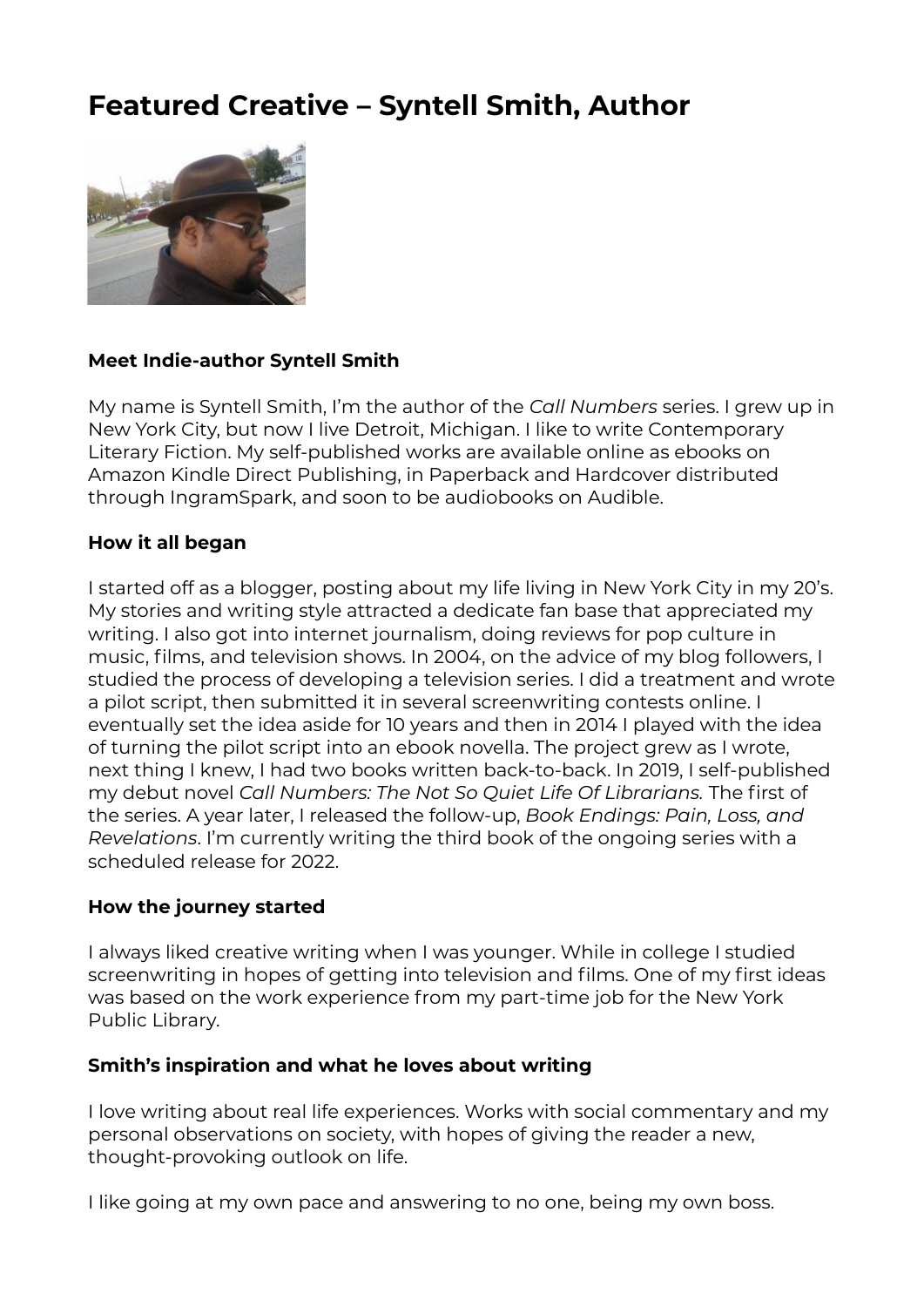#### **Biggest challenge?**

Getting noticed, getting my book in the hands of readers, marketing yourself to others is the biggest challenge.

#### **The best part about overcoming the difficulties and going for it**

Just holding the very first proof printed, the journey was very long. There were times I had to put the project on hold and concentrate on other priorities, but I never gave up, and after 15 years, I'm proud to have finally made it.

#### **Indie books and diversity**

I attempted to publish traditionally, querying agents for representation. I found them to be gatekeepers, saturating the market, putting out the same generic works known to have mass market appeal and not invest in unique, diverse, and unconventional stories that have potential.

#### **Advice for others who are passionate about writing**

Be sure of yourself, be true to your work, conform for no one, stick to your guns, trust your got, and network. You're only as good as your support system, help others and let them help you.

#### **Favourite author?**

I would love to meet Walter Mosley one day, he's someone I really look up to and has been a huge influence to my writing career.

#### **Syntell Smith's novels are out now through Amazon**

https://www.amazon.co.uk/Call-Numbers-Syntell-Smith/dp/0578440520/ ref=sr\_1\_2?dchild=1&keywords=syntell+smith&qid=1613422711&sr=8-2

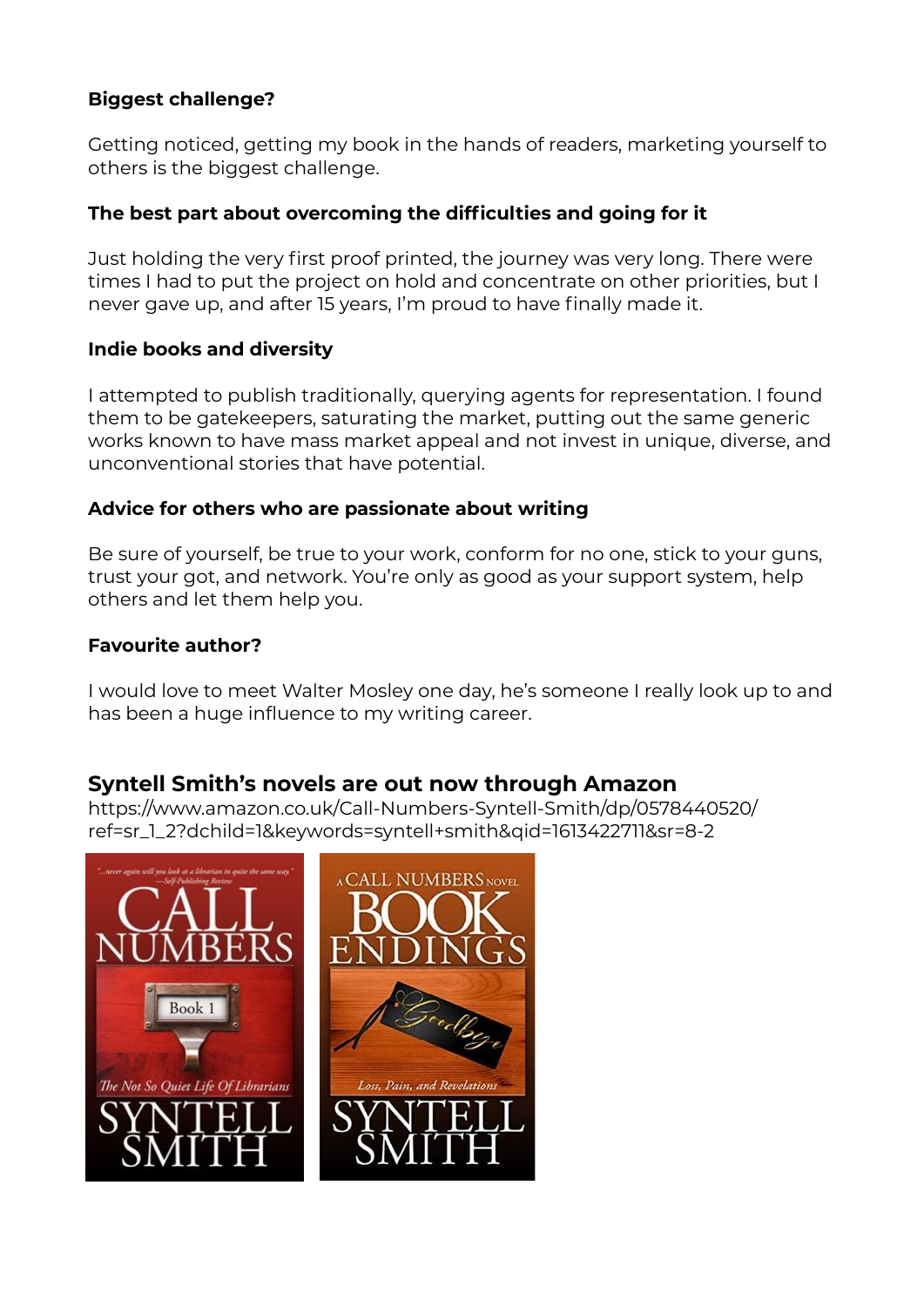#### **Praise for Syntell's Works**



Judy Ferrell rated it \*\*\*\*\*

Oct 13, 2020

Once again Syntell Smith takes us to the library in Book Endings. Robin Walker, the main character, is a young man I feel I know. The character development is that well done. I really enjoy the drama and angst I found in this book. It seems that Robin begins to struggle to find his true self after the death of his grandfather. Syntell brings all the issues of the library out for us to look at. I look forward to the next installment.

#### **Connect with Syntell Smith and follow his writing journey:**

**Facebook** -<https://www.facebook.com/syntell.smith/> **Instagram** -<https://www.instagram.com/jetblack927/> **Twitter** -<https://twitter.com/SyntellSmith> **Personal website** – [https://www.syntellsmithpublishing.com](https://www.syntellsmithpublishing.com/)

## **Featured Creative – Lisa Jones, Author and Reviewer**



#### **A bit about Lisa Jones**

I live in Scotland with other half and our dog, Lola. I'm from Chester in the UK and met and fell in love with a Scotsman after a bad divorce, he was the biggest plot twist of my life! I started writing very young, mainly to deal with the face I was different and didn't quite fit into any stereotypical groups. My first series had just been re-edited and is due to be re-released on Valentine's day. I originally wrote this in 2015. I was in multiple organ failure at the time and had secretly began ticking little things of my bucket list- the book series was the main one. I honestly didn't think anyone would read it so I didn't have it edited, a lot of people loved it though. I was approached by an editor ,at Christmas just after the release of the first book in my second series. He works for a few of the big publishing houses and asked if he could edit my first series, I agreed. I grew my Instagram account by interacting with authors and found that they became my tribe, they got me through the tough days and celebrated the little wins with me. I am currently writing book 2 in my second series and getting ready to start my video reviews for indie authors.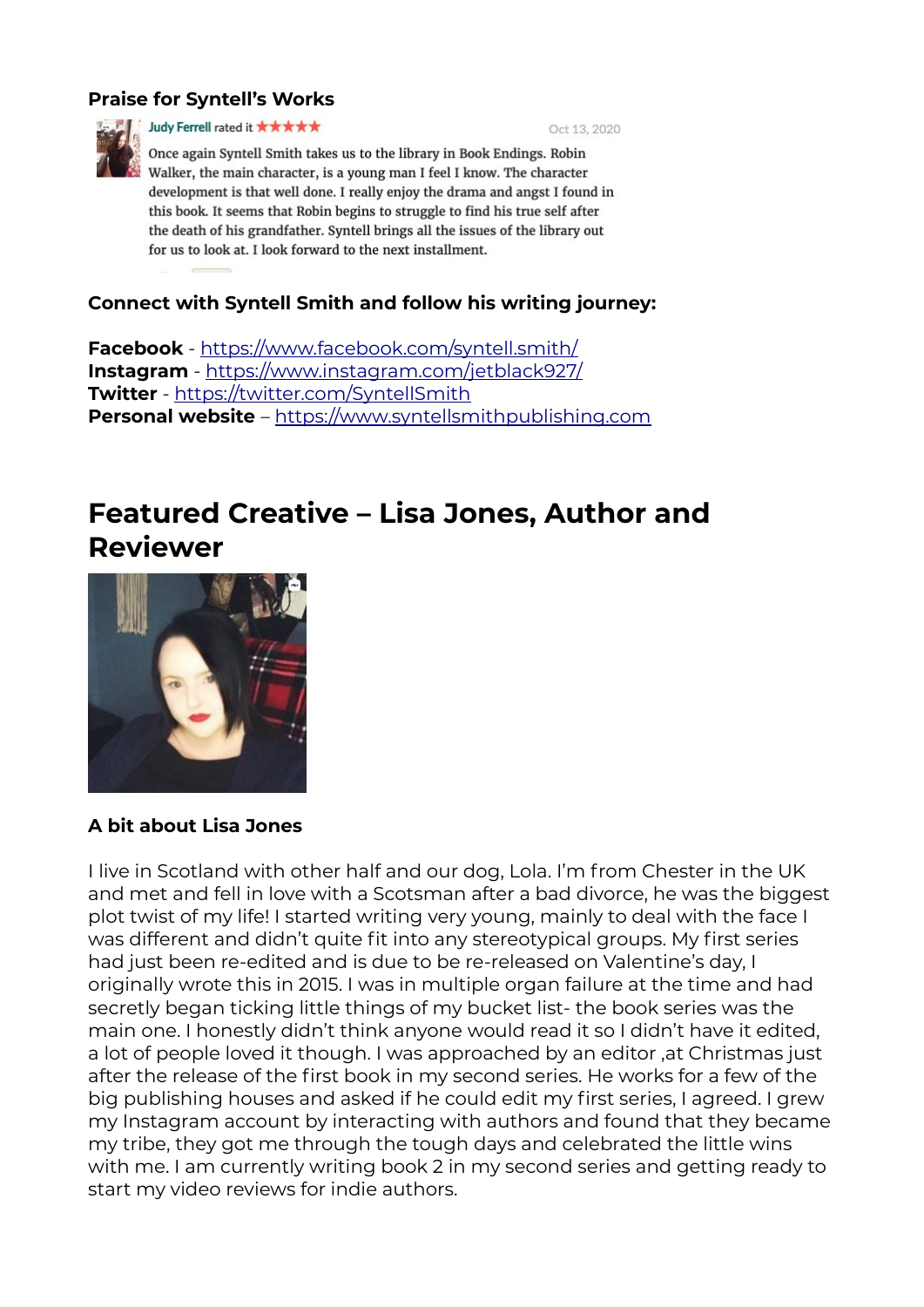#### **A blogging newcomer**

I have never blogged and I'm a complete novice to the review/blog thing but I'm going to let my weirdness carry me through!

I started my video reviews because I feel like indie authors are hidden behind all the big names. I may have grown my social media account pretty big but it doesn't always help with getting exposure for my work. I wanted to use the platform I have obtained for a good reason, I wanted to shout about all of the indie authors that I've been lucky enough to meet.

#### **Jones' main goals for her blog**

I'm hoping to share books that would otherwise be hidden, indie authors are some of the most talented and creative people I know.

#### **What she loves about blogging**

I am going to love meeting new indie authors and being completely authentic, this will allow people to connect with me. I am weird and awkward, this is one of the things I love about myself. Being myself has given me a really good tribe, I'm hoping this continues.

#### **But there will be challenges to overcome**

My confidence is a big issue but I will never watch myself back so I will avoid this! I will also find negativity hard, I do not allow negativity around me because my mental health can't take it. I will be very aware of this.

#### **Helping indies makes her proud**

I have never blogged but I have helped my indie author friends to spread their books around, this always makes me proud.

#### **Advice to others**

Be authentic, be yourself and let people connect with the real you.

#### **Favourite genre? Favourite Author?**

I love paranormal romance, that's what I write. I wrote this genre because I had read everything out there, I wrote what I wanted to read.

Terry Pratchett, his stories were wonderfully magical.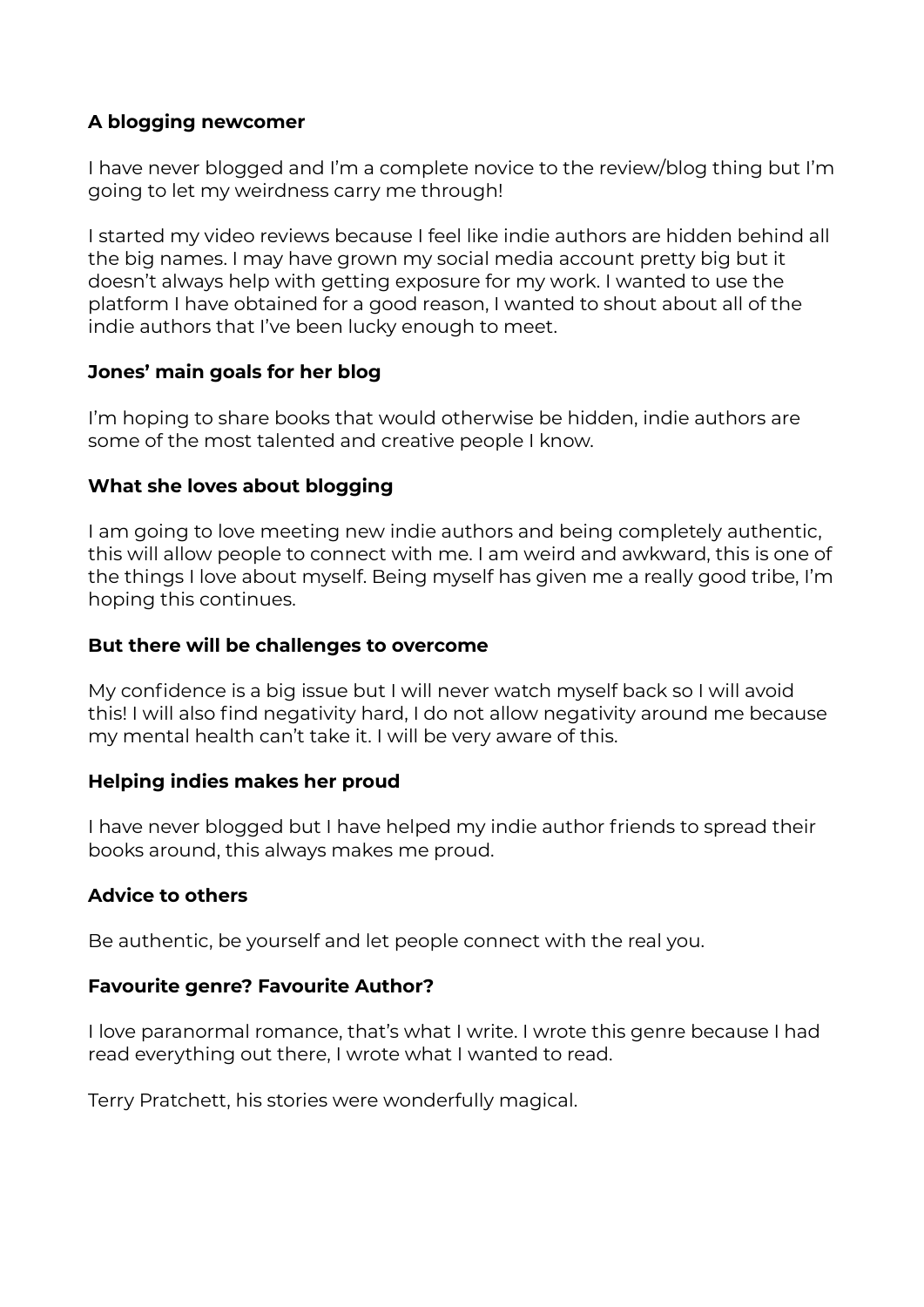## **Lisa is also an author!**

Her Celestial Princess Trilogy is available through Amazon:

[https://www.amazon.co.uk/Lunas-Prophecy-Lisa-Barker-ebook/dp/B0136ZF4JW/](https://www.amazon.co.uk/Lunas-Prophecy-Lisa-Barker-ebook/dp/B0136ZF4JW/ref=sr_1_1?dchild=1&keywords=lisa+jones+Luna) [ref=sr\\_1\\_1?dchild=1&keywords=lisa+jones+Luna](https://www.amazon.co.uk/Lunas-Prophecy-Lisa-Barker-ebook/dp/B0136ZF4JW/ref=sr_1_1?dchild=1&keywords=lisa+jones+Luna)

[%27s+Prophecy&qid=1613422503&sr=8-1](https://www.amazon.co.uk/Lunas-Prophecy-Lisa-Barker-ebook/dp/B0136ZF4JW/ref=sr_1_1?dchild=1&keywords=lisa+jones+Luna)



## **What readers have to say about Lisa Jones**



#### **女女女女** Verified Purchase

#### I am so glad that this is a series ... I've just become addicted.

Reviewed in the United Kingdom on 10 December 2020 This is the first book I have read by this author, and it won't be the last. While I may not have read many dark fantasy tales, I found this one a compelling read right from the start. The two main characters, Melody and Roman, are brilliantly portrayed, both with exceptional magical powers and both fighting their inner conflicts between light and dark. Both are burdened by the legacy of past evils, which also led their respective people to regard each other as enemies. In Forbidden, Melody and Roman and their two groups are thrown together by the need to survive against the common enemy that is Morag Blackwell, Melody's grandmother. Morag is the all-powerful, cruel and ruthless leader of the magical council and, amongst her evil deeds, ordered the death of her own child, Melody's mother, on account of her marrying a human (Melody's father, who she also killed). This is a tale of romance, with a wonderfully constructed background and engaging plotline to absorb you, together with a concoction of love and lust to leave you wanting more. I am so glad that this is a series ... I've just become addicted.

## **Connect with Lisa**

Instagram: [https://www.instagram.com/lisaajones\\_89/](https://www.instagram.com/lisaajones_89/)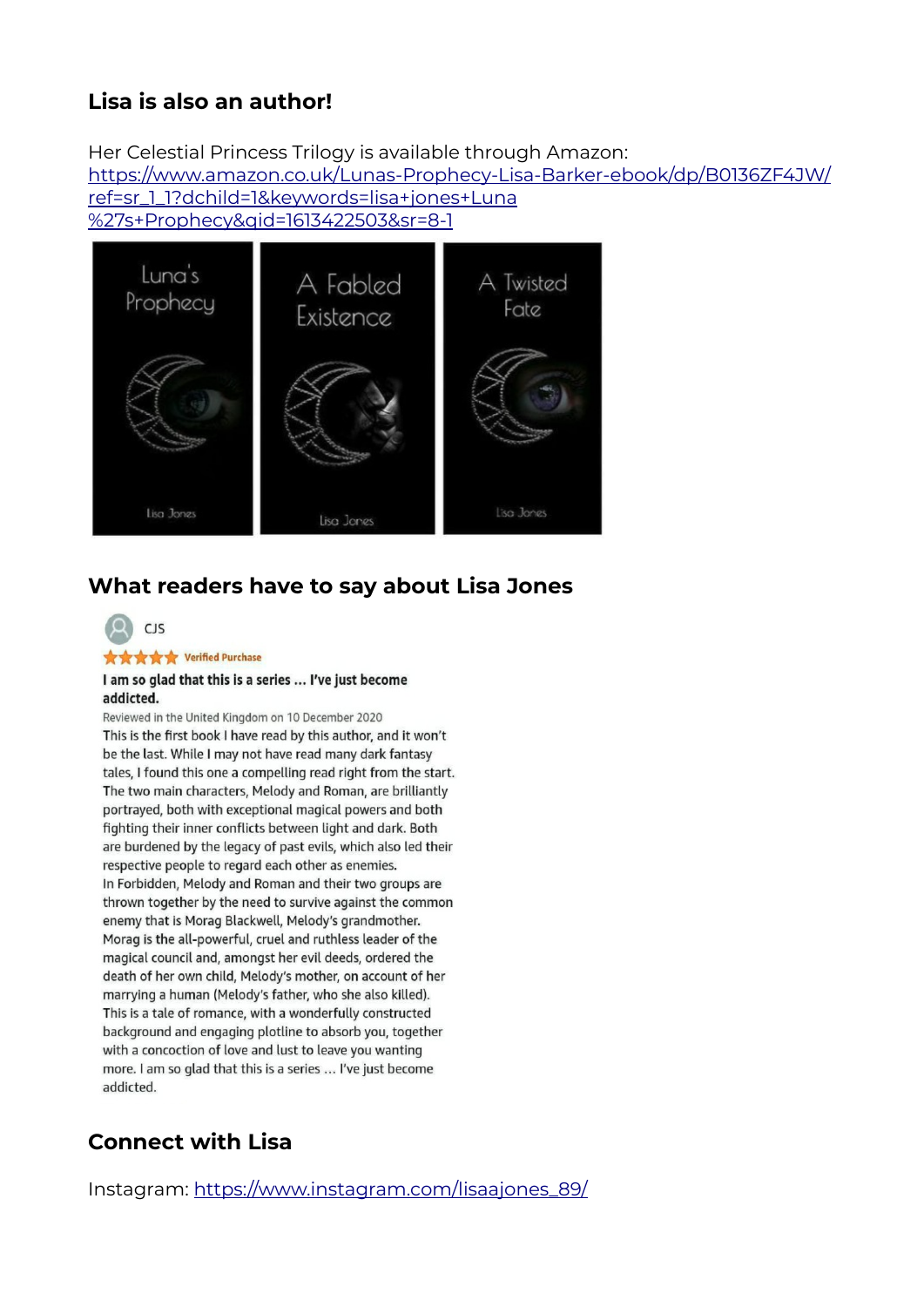# **What I'm currently reading**



#### *The Hermitage* **– LJ Ross**

I'm currently deep in the editing process for my third novel, *White Cove*. When I am editing the only thing I can read is crime fiction. Lucky for me LJ Ross has 17 books in the DCI Ryan Mystery series!

# **Writing Quotes / Inspiration**

**"If you write one story, it may be bad; if you write a hundred, you have the odds in your favor."**

*- Edgar Rice Burroughs* Stack those odds – keep it up!

#### **"There is no greater threat to the critics and cynics and fearmongers than those of us who are willing to fall because we have learned how to rise."**

- *Brené Brown* You will fail, make mistakes and struggle. And that is how you learn and grow!

#### **"If you wait for inspiration to write you're not a writer, you're a waiter."**

*- Dan Poynter* Don't wait – get writing. Inspiration is helpful, but it won't keep you going. Make the time, plan and do it!